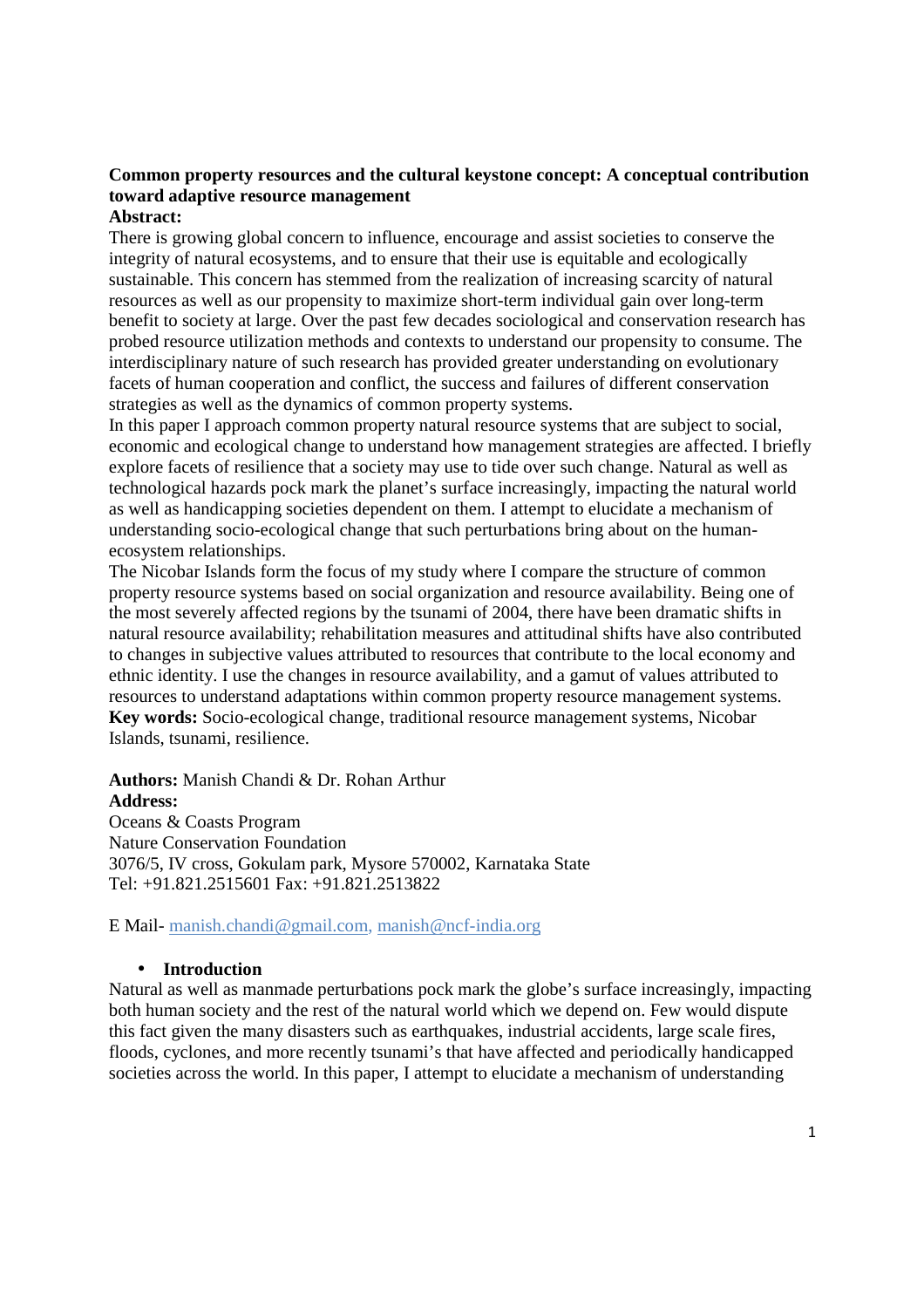socio-ecological change that such perturbations have on human-ecosystem relationships, especially natural resource management systems.

Whilst most accounts of disasters talk of the disaster itself as an event, the process of the disaster or trajectory beyond the event is often excluded as being part of the disaster. Theorists of disasters recognize its multidimensionality, including the event, responses and ensuing changes in environmental as well as social relations as the problems and interpretation associated with a disaster (Comfort, Wisner et al. 1999; Oliver-Smith 2001). Associated with this process are tangible outcomes of responses by those affected by the disaster as well as responses to overcome the effects of disasters through aid and rehabilitation. Oliver-Smith (1996) provides anthropological perspectives to a disaster and subsequent outcomes and responses. These range from cultural differentiation in representation, interpretation and activism. This could also refer to those contexts where major shifts are required to adapt to changed social and environmental realities within and around a socio-ecological system. As is commonplace with natural disasters, relocation and rehabilitation have wide ramifications on complex relationships and hierarchies within and around society given environmental change and the politics of interpersonal and intercultural relationships. These in themselves describe the multidimensionality of disasters, its effects and a framework toward disaster response.

Two key points that emerge are the unpredictability of disasters and secondly, the preparedness and responses of governments, non governmental agencies and public goodwill in dealing with sudden & drastic change. It is clear that those affected by such calamities and their local environments are affected in more ways than one through the process of a disaster. More often than not, human communities affected by natural and manmade change are those with traditional livelihoods, dependent on natural resources to a great extent. Invariably, most traditional societies base their livelihoods on clearly identified and familiar socio-ecological systems and in the event of drastic change are left with fewer choices and means of coping with such change. Given a deeper entrenchment with their natural surroundings, traditional communities depend on and value natural resources unlike conventional valuations that we from urban and academic worlds tend to ascribe. For such communities drastic change such as disasters bring on a virtual collapse of production systems, and subsequently potential inequalities including subordination. Changes in demography, availability of natural and man-made substitutes, paradigm shifts in livelihood mechanisms tend to increase vulnerability where inherent resilience is short changed by dependence on developmental aid. Moreover in abetting vulnerability, altruistic provisioning of aid often distances local communities from familiar livelihood resources given knee-jerk and over cautious reactions that often accompanies disaster relief and rehabilitation. It is well known that this is another pathway that exacerbates diminishing socio-ecological resilience. This highlights the need to understand how we could potentially perceive changes experienced in the human-environment landscape within the broader patterns of society.

Effects of ecological disturbance due to natural disasters are similar to outcomes of environmental exploitation leading to resource extirpation; a major difference being the time scales within which such changes occur. The temptation to maximize and exploit available resources in the absence of regulation is commonly believed to lead to the tragedy of the commons (Hardin 1968). In contrast, resource utilization regimes under patterns of tenure and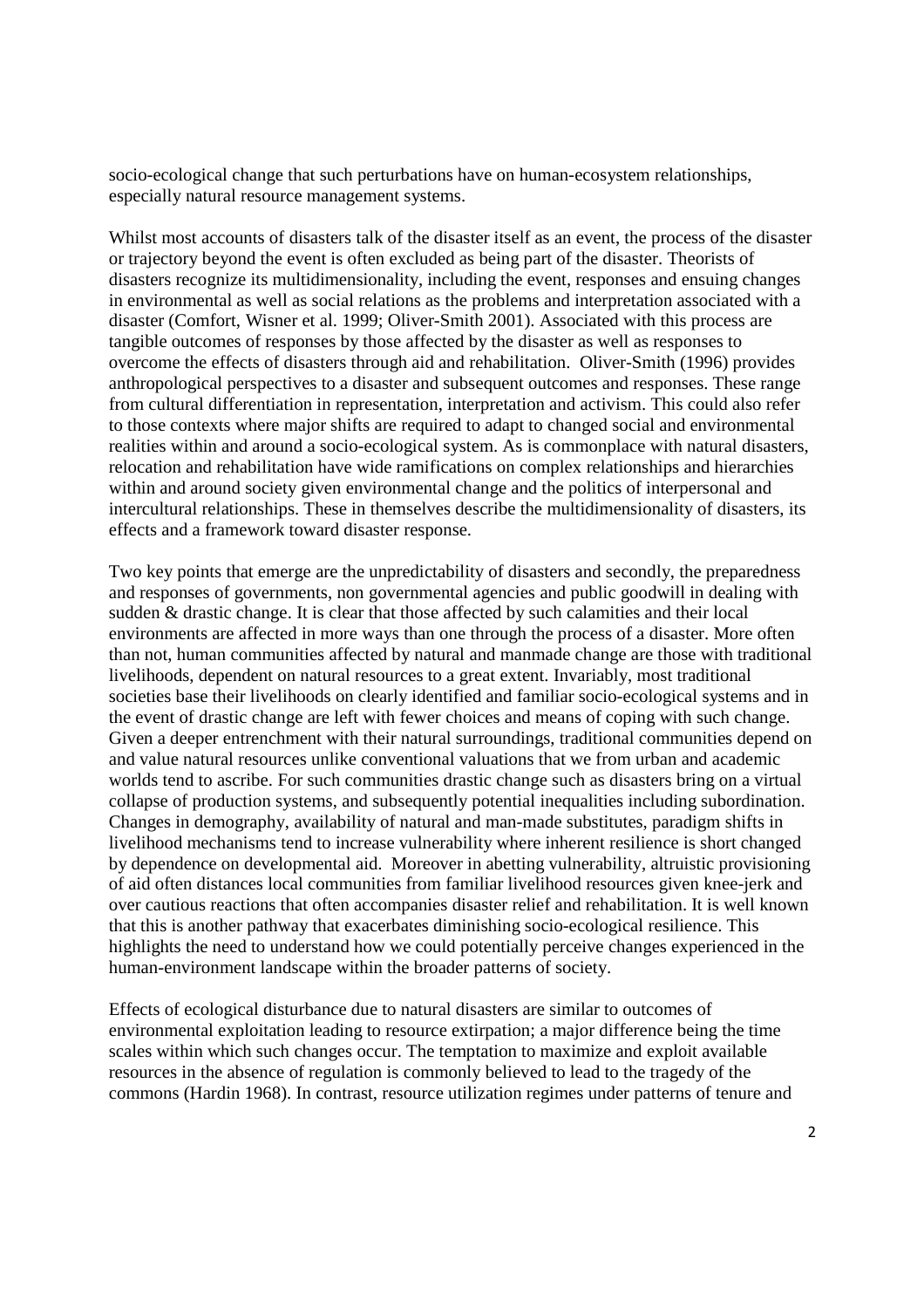sustainable governance are characterized by restraint, descriptive of both economic and cultural values attached to those resources. Most often traditional societies proximal to nature provide a window into such human behavior especially with ownership and managerial aspects of natural resources. From Hardin's treatise (1968), questions on mechanisms to avoid exploitation of natural resources have led to a large body of work on understanding conservation of common property resources. Collective action in contrast to individualism is known to evolve not just from centrally controlled government regulations but as has been shown, they are responses that societies establish to avoid conflict and extirpation of resources (Runge 1986; Ostrom 1997; Ostrom, Burger et al. 1999; Ostrom 2000a; Agrawal 2001; Wagner and Talakai 2007). There are variations to these as regional conditions and specific differences bring about variations in ways human communities perceive of and manage resources.

An important learning has been that of interdisciplinary nature of a multidimensional concept. What this paper attempts by building on a basic framework of understanding resource utility and function is to re assess notions and values attached to resources based on two basic parametersresource abundance and relative value.

#### • **The conceptual basis: The cultural keystone concept**

Literature from the fields of conservation, ecological economics and anthropology/human ecology has provided us with an immense background of diminishing natural resources, and changing perceptions of their value amongst society. Some species or even communities are understood to be key to the ecological health of the larger ecosystems harboring biological diversity (Mills and Doak 1993; Paine 1995; Power, Tilman et al. 1996; Piraino and Fanelli 1999; Davic 2000; Kotliar 2000). Conservation biology has utilized this phenomenon to explore linkages between species as well as to monitor the health of ecosystems. Using these attributes, recent literature on understanding resource conservation introduces a metaphorical notion of 'cultural keystones' (Nabhan, Suzan et al. 1994; O'Neill and Kahn 2000; Cristancho and Vining 2004; Garibaldi and Turner 2004; Nuñez and Simberloff 2005; Garibaldi 2009; Platten and Henfrey 2009). Briefly, a keystone is a species that has an influence on the system disproportionate to its abundance (Paine 1969), thus regulating species diversity. The influence of some species on the ecosystem is stronger than that of other species. Conceptually cultural keystones offer us an understanding of operational effects experienced in sociological systems where some natural resources, due to their inherent and attributed values as well as rarity exert economic and cultural pressures on the ecosystem and society.

There has been some debate on the use of Paine's metaphor in sociological contexts to understand the role of utility and function amongst communities highly dependent on natural resources. Human groups are known to identify with species or ecosystems as icons, totems or other potent symbols linked to livelihood, economic stability, personal identity and even cultural worldviews (Handwerker 1989; Harris 1989; Brosius 1997; Berkes, Colding et al. 2000; Fragaszy 2003; Garibaldi and Turner 2004; Drew 2005; Ingold 2005). Whether these symbolic (and culturally keystone) representations of the natural world link the way these traditional communities use or abuse these resources, is a highly contested domain given the dynamic nature of human culture. It is easy to fall into the romantic and often fallacious trap of ascribing motivations of "noble savagery" on traditional communities that may hide patterns of serious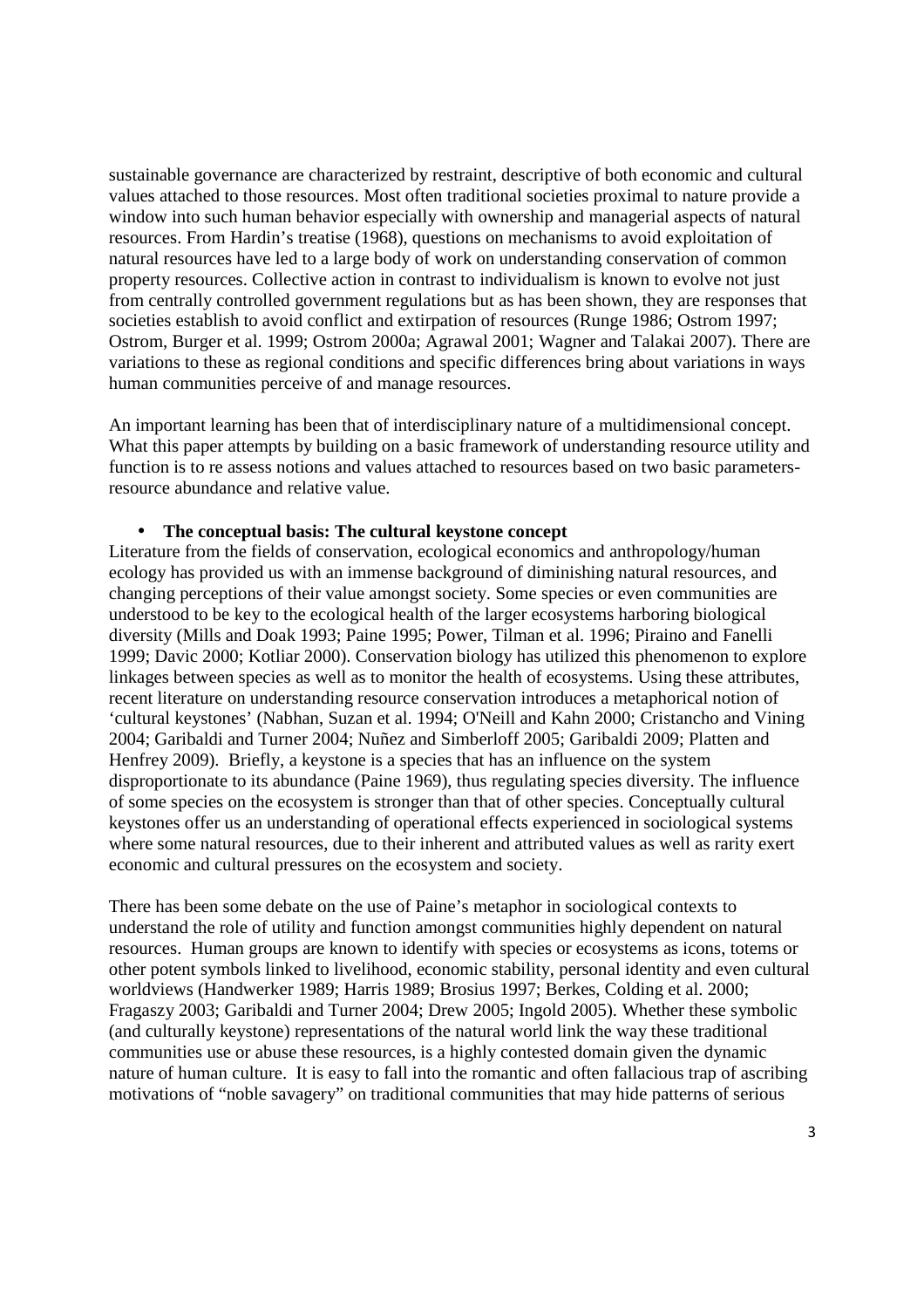resource overexploitation (Redford 1991; Johannes 2002b). It is equally easy to ascribe resource degradation to a community without a clear understanding of the dynamics of resource degradation and the ramifications of socio-ecological change in the long term.

Much of the debate over keystones in the human context has been mired in a discussion over terminology (Davic 2003; 2004), and has, in our opinion, stopped short of exploring the full implications of extending the theory to understanding resource sharing. As presently conceived, the concept of the cultural keystone takes into account largely the perceived value of the resource to the community, with its natural abundance subsumed within this perception of inherent value(s). I propose that, going back to Paine's initial metaphor, we separate the inherent value/importance of a resource from its natural abundance/availability. In this formulation, the keystone nature of a resource will be a function of both its inherent value (as perceived by the community) as well as its relative abundance. Highly valued resources that are simultaneously rare have a high keystone value, compared with dominant resources whose high value is proportionate with its high abundance. As the keystone value of a resource increases, communities are likely to evolve increasingly complex mechanisms of sharing the resource.

It is thus possible to distinguish natural resources based on their inherent availability and value to the local community. Using Paine's terminology, we can define three important types of resources, based on these characteristics:

**Keystone resources**: The keystone nature of a commodity evolves through a combination of its attributes (values) attached to the commodity and its perceived and natural abundance. **Dominant resources**: The term 'ecological dominants' was introduced by (Odum, 1971) and used to explain those species abundant and important to ecosystem function. **Abundant resources**: Resources abundant in nature or by human creation, though not necessarily highly valued.

In Figure 1, the diagonal line represents an increasing trend of importance and relative abundance of the resource. In addition, I propose that communities will evolve increasingly complex forms of tenure in the left upper resource space (representing increasingly valued and increasingly rare resources). The more 'key' a resource becomes, either culturally, economically or otherwise, the more strictly it will be defended. The ultimate form of this is private ownership, reserved for the most 'keystone' of all resources available to the community. The resource space to the right of this line in contrast, represents resources of relatively lower perceived value, and we would expect these resources to be less strictly governed. Abundant resources, with lower value, would, we expect, be open to access, with few, if any rules governing their access.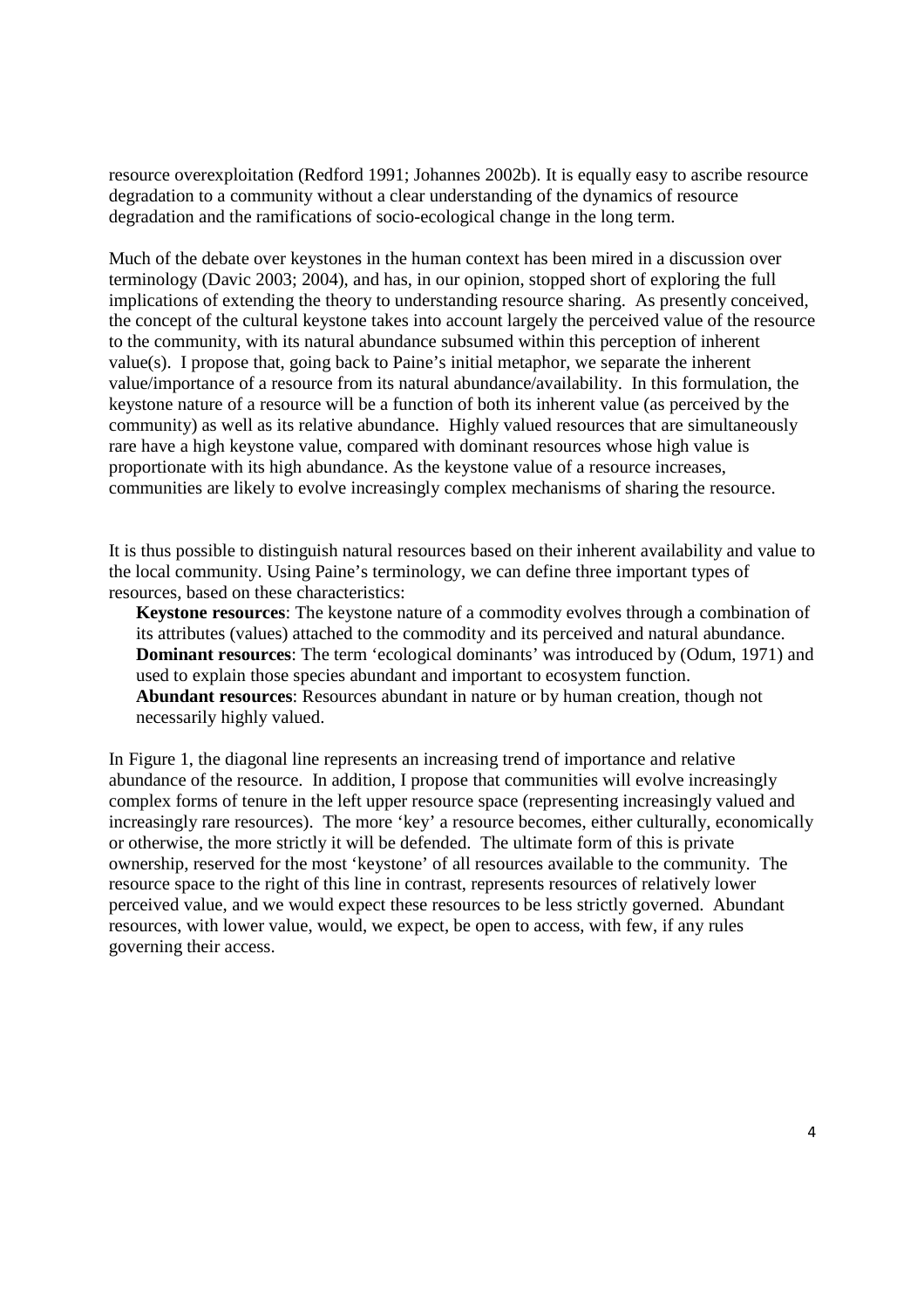

#### **Figure 1**

The robustness of these institutions and thus social resilience can be understood through the interactions between characteristics of resources, governance and the social actors (Anderies, Janssen et al. 2004; Acheson 2006). Interactions such as these are repeated between individuals and groups in accessing resources for selective advantages of survival over time. They occur through obligations and confrontations in repeated interactions between multiple individuals (personal and interdependent social relationships) in solving dilemmas of cooperation and competition over resources. These repeated interactions occur in harvest and use of the system, where characteristics of key resources play crucial roles in the maintenance or degradation of socio-ecological resilience. Thus resources that are highly valued and are key resources are associated with mechanisms of complex regulation and access, whereas those that are increasingly abundant are characterized by simple systems of regulation, or more so are open to access (Figure 2  $\&$  3). Within this resources space, I propose that disturbances, either ecological or socio-economic, act on these socio-ecological systems by directly changing the abundance and/or value of a resource, either positively (by creating a demand for a resource previously of low value), or negatively (by making available market-derived, or other substitutions for previously important resources), thereby altering its keystone properties, which, in turn, influence existing management regimes and cooperative behaviour (Figure 3).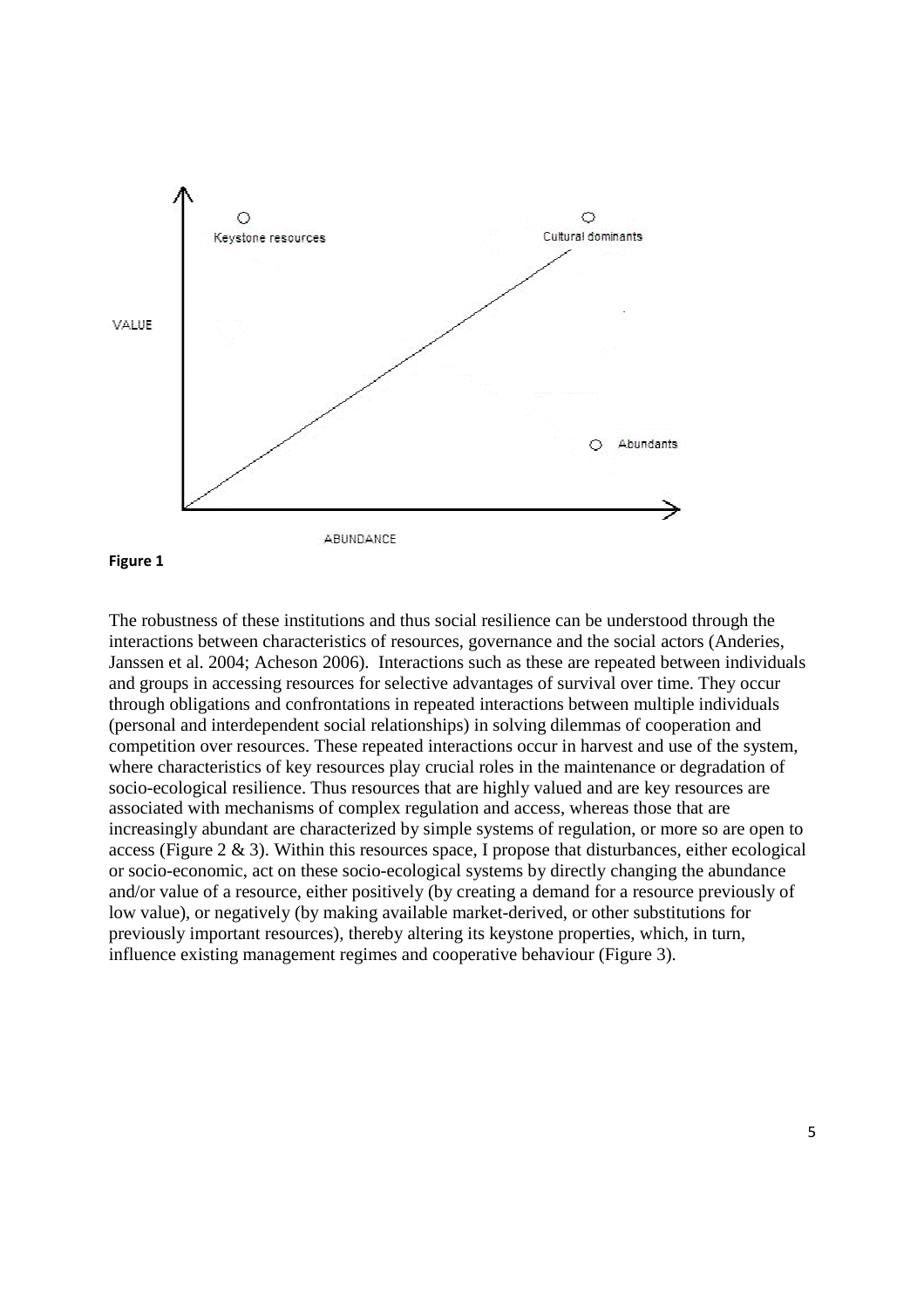

## **Figure 3**

Extending this conceptual framework to human use of natural resources, I propose that the probability of communities cooperating over a shared resource is a function of values attributed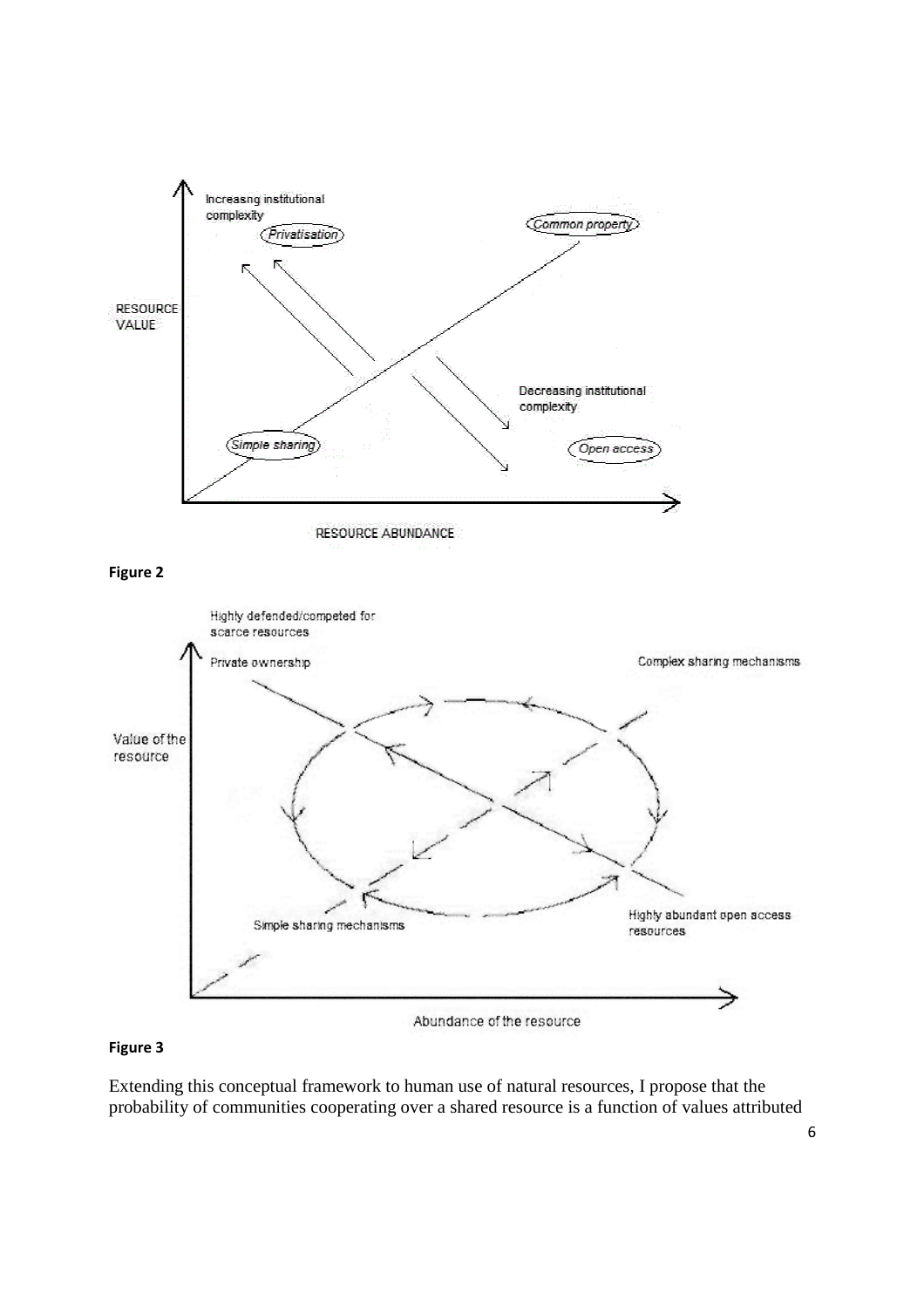to the resource and its patterns of abundance, which jointly describe its keystone nature and potential sharing mechanisms. Following Anderies (2004), it provides an operational understanding of the dynamism in resource use and sharing mechanisms given subjective as well as objective changes in ecological as well as socioeconomic conditions.

### • **The Nicobar Islands and resource management systems**

In this context, I have examined the institutional response of communities to resource management in the Nicobar Islands after the catastrophic tsunami of 2004. The tsunami and pathways toward recovery are events around which an understanding of change and inherent capacity toward stabilizing components of the socio-ecological system can take place within the framework as deliberated on previously. The Nicobars comprise twenty islands of which twelve are inhabited. The Islands are biologically unique with tropical forests and mangrove creeks, turtle nesting beaches, grasslands, and fringing coral reefs. The islanders lived primarily along the coast, and use natural and domestic resources through systems of ownership, and sharing based on various socioeconomic needs. The tsunami as an event distinguishes two distinct periods vis a vis resource availability and adaptive management of those resources. The dramatic change in natural resource availability on these islands coupled with the deluge of disaster aid presents a situation of evolving adaptive management in the face of change. Aid that poured into these islands in the aftermath of the tsunami was also unprecedented in the history of these relatively insular communities. Until the latter half of the previous century the islands were relatively isolated except for visits by trade vessels and those that called on ports enroute to other regions of Southeast Asia. Over the past century, trade in coconuts and betel nuts were the main sources of income generation. Political interference has been minimal with recognition given by the Government of India to the entire region as a reserved Tribal area within the administration of the Andaman & Nicobar Islands. Ever since the islands became a part of the Union Territory of India, external influences have had a bearing on the socio-cultural changes in island life such as increased availability of food resources (other than those available on the islands), infrastructural services, health and demographic developments (Temple R.C 1900, 1931, Shyam Chaudhuri 1977, Justin 1990, Singh, S. 2001, 2003).

Nicobarese traditional resource management essentially revolves around the demand for and supply of natural and domestic resources through husbandry of coconut plantations, food gardens, as well as animals such as pigs and chicken. Tenure over forested and estuarine regions primarily for timber resources for house and canoe construction enable regulated natural resource access. Foreshore coral reefs abound in fish and are usually accessible to the community at large, though outsiders are generally excluded; gifts or sharing of harvests are acceptable payments in gaining access to such common pool resources. Given fairly rich resource availability and smaller human populations in the past, livelihood systems essentially evolved around the production and collection of available food as well as constant exchanges of articles between kin and non kin groups through rituals and festivals and economic transactions.

Nicobarese communities comprise six dialect groups located between clusters of islands. Society is organised into clans in nearly all islands excepting one Island (Chowra) where groups of non kin replace clans. Clans are generally referred to as '*Tuhets*' (Justin 1990, Shyam Chaudhuri 1977) though nomenclatural differences exist between islands across the archipelago. Groups of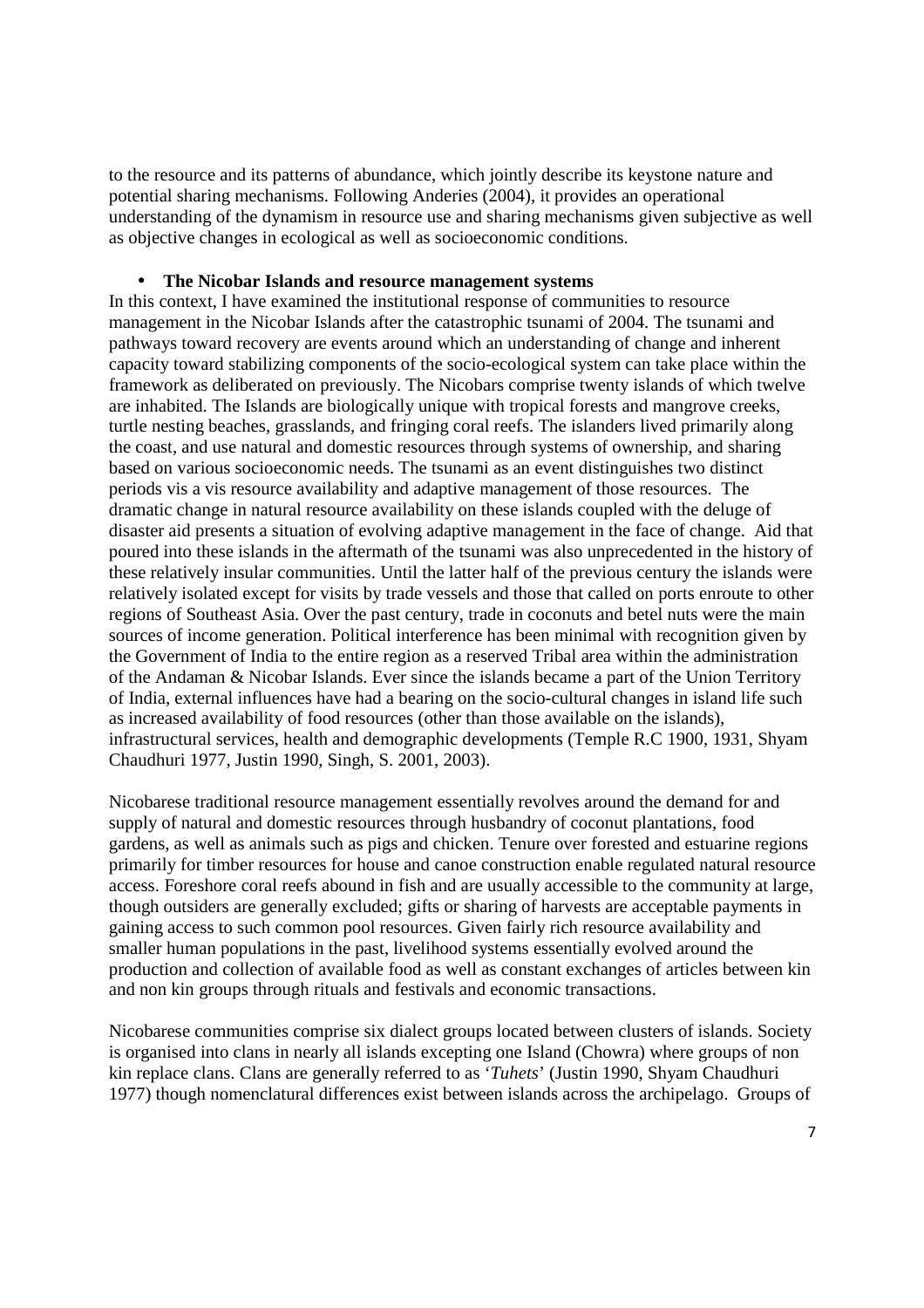non kin on Chowra are called 'Hokngòńk'. Whereas clans consist of members of cognatic descent and consanguineal ties traced through either parent. The groups on Chowra consist of descendants of non-kin whose membership is decided by descent and consanguineal choice. Residence and land use practices among both clan and group members are decided on these affinities and livelihood requirements. These requirements from families to villages are modulated by heads of such groups (Yom Tuhet & Yiö Hokngòńk) based on cultural and economic needs. Village institutions on the islands comprise group or clan elders (Yom Tuhet & Yiö Hokngòńk) and in the present, village administrators referred to as 'Captains'. Captains have performed a role of arbitrators for more than half a century, though elders and heads of clans made major decisions on village and island matters.

Whereas in the past shamans who interpreted and mediated the animistic and spiritual world held sway (besides heads of clans) and in all probability were those who ensured continuity of social norms; modern Nicobarese society has continued most socio-cultural traditions albeit with adaptations and changes to cater to the new order of life influenced by a multicultural society. Traditional resource regulation is based on ensuring availability of important resources and infrastructure (traditional houses, canoes, social consensus) to celebrate festivals, produce goods to exchange and in economic interactions. These include food from gardens and markets as well as pigs and chicken during rituals. Given the island effect of limited resources as well as interdependence, cultural webs linking kin and non kin through periodic festivity and food production and consumption are engineered with practices of sharing that strengthen social relationships. These systems of resource access span the range from shared common pool resources, open-access natural products to private as well as common property ownership of highly valued resources.

A crucial determinant in all these aspects of economy and cultural dynamism is the availability of those crucial resources as well as characteristics attributed to those resources within the local economy and world view.

### • **Applying the cultural keystone framework- a synthesis of trends from work in progress**

**Methods:** Three islands in the Nicobar archipelago were examined on the basis of social structure and resultant changes in (observed and perceived) resource availability and reorganization after the tsunami. From the conceptual basis in this framework of socio-ecological systems [SES] (which we defined as social governance and critical ecological relationships that support livelihood and resource use and access), the study region was examined on three broad characteristics of this system. These are the nature of resource characteristics, availability of natural resources, and characterizing community structure and governance in relation to those endowments. Garibaldi & Turner (2004) have proposed an index to characterize resources on the basis of their influence in society, called the Identified Cultural Influence (ICI) in their determination of Cultural Keystones. I have used this index in part, adapting categories to suit local conditions retaining the resource's influence on cultural continuity and stability. This was conducted through informal interviews and observations, while eliciting information to characterize a resource of importance in Nicobarese society. Natural and domestic resources were thus chosen based on characteristics of multiplicity of use, symbolism in narratives and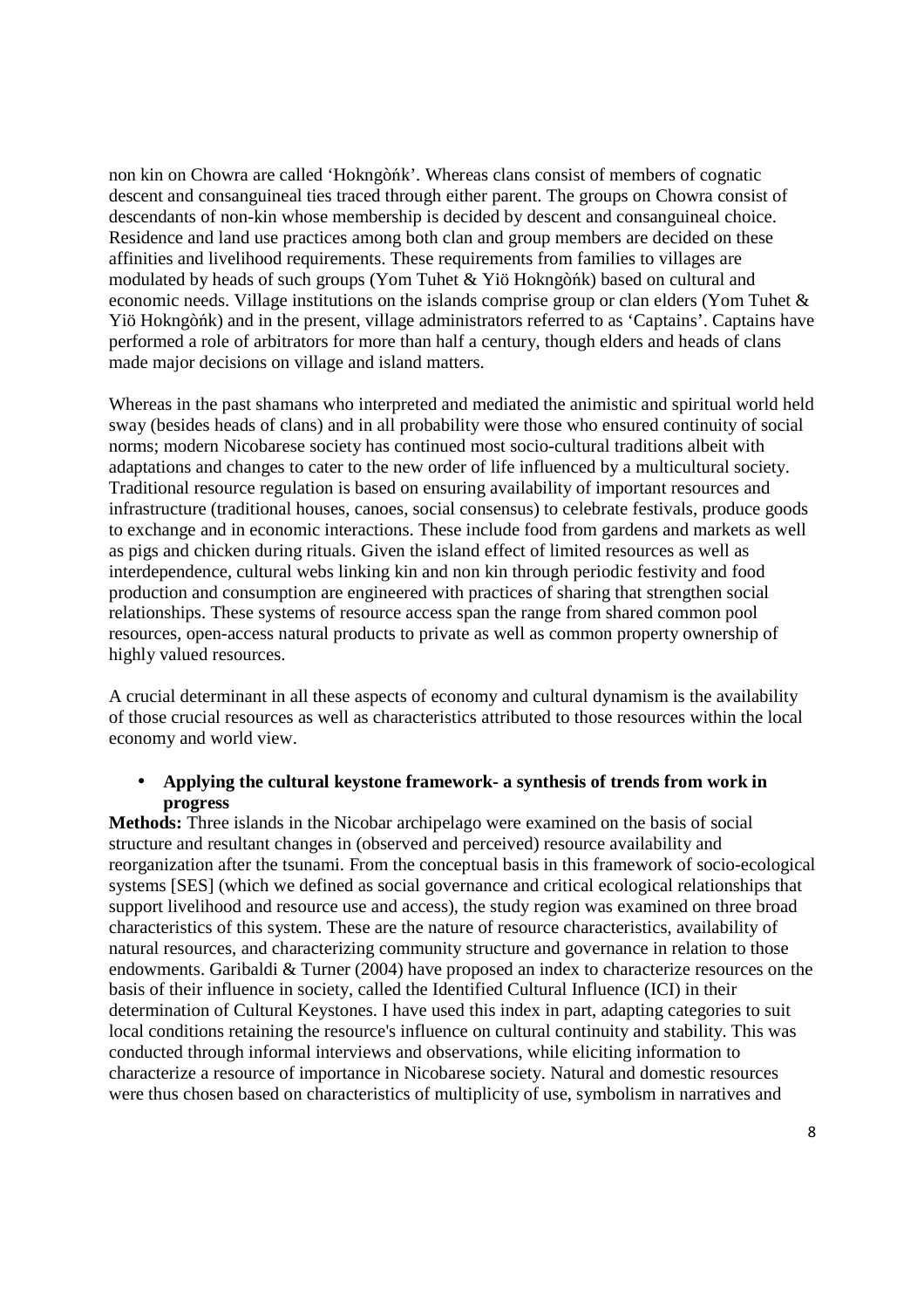ceremonies, its characteristic of substitutability or otherwise, and whether the resource lay within a catchment area of the community.

- 1. Source of income
- 2. Substitutability
- 3. Exchangeability
- 4. \*(a) Feed for domestic animals / (b) Material assets for livelihood
- 5. Ceremonial use
- 6. Indicator of status and wealth
- 7. Symbolic use/representation of identity
- 8. Whether within resource catchment *\*Two characteristics are used for (a) horticultural resources & (b) livelihood assets*

 A review of literature on the region was also used along with experiences during earlier visits on surveys prior to the tsunami to give a background to the nature of stability. This was reinforced through group discussions with key informants to validate this understanding. Given the relatively stable state of the socio-ecological system prior to the tsunami, characteristics of the system provide a cue toward what components play critical roles in stability. These were traditional food resources, perceptions on wealth and resource ownership, resource catchments and tenurial arrangements in the customary system of governance. Through interviews the availability of these resources, and change (if any) in resource tenure were established for two periods, before and after the tsunami. A dietary survey was also included to account for the changed dynamics in locally available food resources and substitutes. Additionally, customary governance and its variation across sites in the study area were elicited from elders and heads of clans and groups. This helped establish the relation between resource tenure, governance and resource availability. Such information was collected across the study site in two periods over two years, whilst establishing the cultural significance of these resources in stabilizing the system from a local point of view.

The nature of common property resources and livelihood as conceived in the Nicobars is largely a decentralized system of resource tenure based on the resource's availability, utility in food, economy and ceremonies. A key driver in the case of tenure is the realization of limited resources and thus establishing means to resource access. The slew of resources available on the islands range from domestic pigs and chicken, canoes, boats, coconut, pandanus and betel nut plantations, kitchen gardens of bananas and taro/tubers, forested region that supply timber and wild pigs, as well as coral reefs and foreshore regions that are foraged for fish, turtle and octopi. Those resources that fall within the gamut of common property resources (joint family and also used by the community, with regulatory and conflict resolution mechanisms) are largely domestic resources (horticulture, kitchen gardens, canoes); household assets (canoes, boats, and domestic animals) are categorized as private property. Village forests and foreshore coral reef resources are categorized as common pool resources, while fish beyond the foreshore are open to access by all. Pigs are the most prized possessions with their multiple uses and functional values in ceremony, ritual, exchange and as indicators of status/wealth. Produce from kitchen gardens is used for food and barter, while coconuts and betel nuts are both consumed as well as used as primary sources of income. Livelihood resources include those that are used in traditional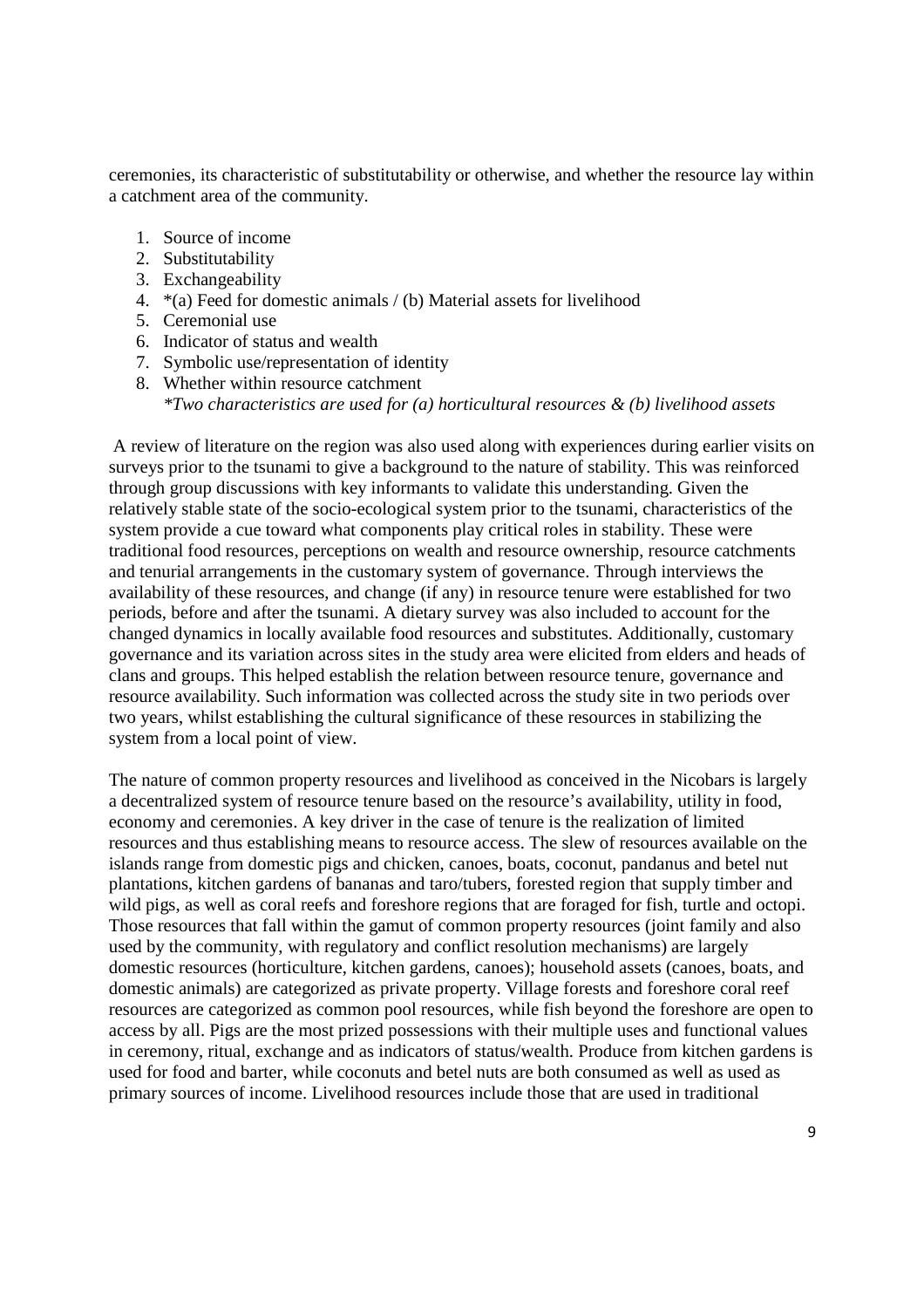housing, transportation, barter/sale thus providing access to other resources as well as conduct of ceremonies and rituals for seasonal feasting, social bonding and economic well being.

### **Trends emerging from the data collected:**

These resources were ranked according to their multiplicity of uses, largely following the ICI index (Garibaldi & Turner 2004). The ICI index subsumes availability of those select resources somewhere within the conceptualization. Adding to this parameter we used observations from the field coupled with trends in responses during interviews on material assets, diet, and resource conflicts (if any) to rank resource availability before and after the tsunami. This provides a view on changed resource availability due to a disturbance on the socio-ecological system. These ranks are based on trends in responses collected during surveys across three islands with a culturally homogeneous population with few cultural differences. Similarly, interviews on diet and resource ownership during these two phases provide insights into resource availability. In Figure 4  $\&$  5 ranks attributed to resources based on values (ICI) important to the functioning of Nicobarese society were plotted against resource availability during the two phases (pretsunami and post tsunami).



**Figure 4. Pre-Tsunami ICI vs Abundance**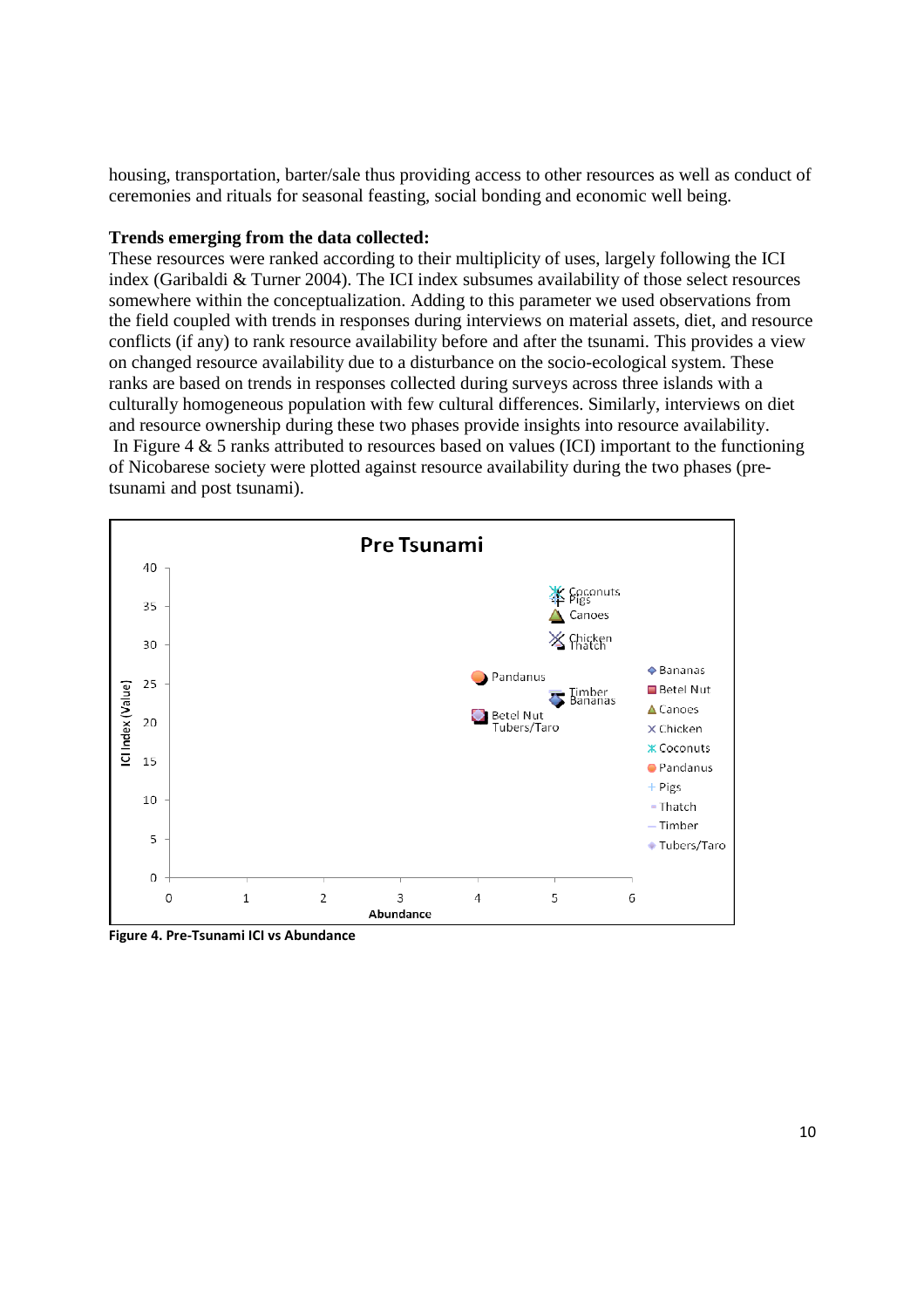

**Figure 5. Post Tsunami- ICI vs Abundance** 

The pre-tsunami situation is considered relatively stable, as no major natural, economic or cultural disturbance was prevalent at the time. Most important resources being fairly abundant, dominate the SES as cultural dominants that fall within the sphere of common property. Despite the tsunami being a turning point in this sphere, subjective values attributed to those resources have not seen major changes given the short time span as well as tendencies toward sociocultural resilience on the part of communities. Rather than just use these indicators, we have separated value from abundance and observe shifts in the nature of the resource dependant on its availability. The post tsunami phase clearly demonstrates this facet. Of the range of resources, coconuts and pigs dominate the hierarchy with a tendency toward privatization, given their high socio-economic values and relative rarity post tsunami. Other articles such as thatch, a food source such as pandanus also move toward the Y axis. A change in value not appearing in many of these articles after the socio-ecological disturbance can be explained by its present non substitutability and due to the short time within which significance of the resource changes within the desired characteristics of the system. Scarcity shifts these cultural dominants into a dearer sphere towards cultural keystones. This too deserves further examination, as cultural and economic continuity are dependent on a range of resources and not just one resource, species or attribute. This is our departure from the framework proposed by Garibaldi & Turner (2004) and others since. In trends observed through empirical and subjective data collected, it is evident that multiple resources, their cultural influence, characteristics and availability play an important role in socio-ecological stability.

In the Nicobars, world views are under major influences at present with economic and infrastructural changes being introduced through rehabilitation and developmental aid. Having stated this, it is also true that those trends will emerge over time given many sources of influence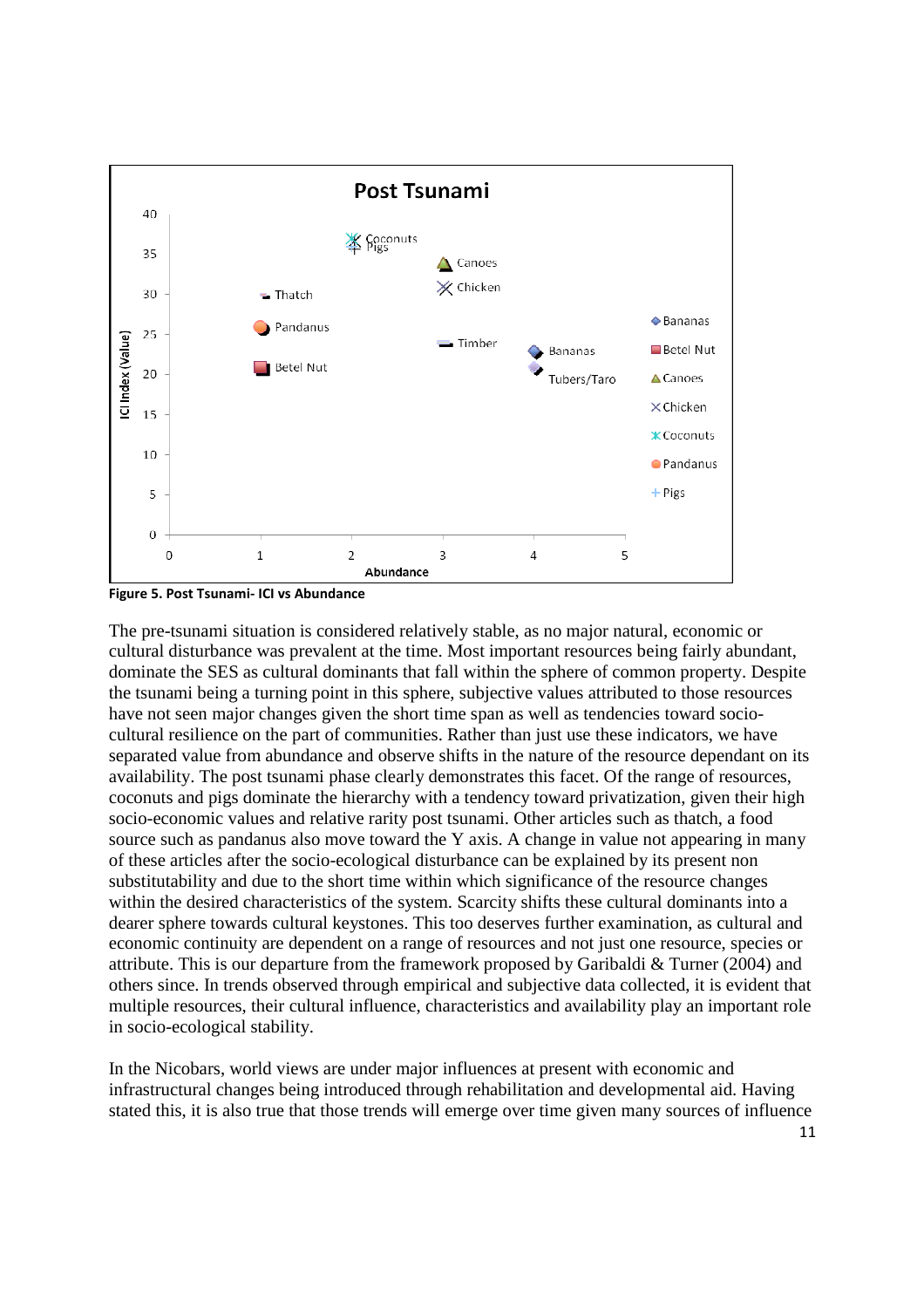and change in rehabilitation and development. Systems of customary governance have seen some change with increased activity being experienced in the aftermath of the tsunami in reorganizing society and shifting spheres of power and control. This last aspect has brought more importance to administrative personnel, the 'Captains' with heads of clans and groups sliding into the background. This process is nascent and evolving. Other factors such as changed housing patterns, new income generation choices, and substitutes have not been built into the argument as yet.

Desired system characteristics are referred to by the islanders from their past, which are largely resource characteristics, availability of those resources, and stable community structure and governance. With regard to those characteristics, availability of critical resources, including human resources, play important roles in the perseverance of those systems. The Nicobarese attempt to recreate livelihoods they are comfortable with, within a virtually non-existent economy (given dole and disaster relief) through comparatively meager provisions for livelihood, ritual and ceremony. In the region, like in many others, it is clear that livelihood includes an array of socio-cultural activities that include resource focused rituals and ceremonies. These activities epiphenomenally strengthen local institutions and relationships in their ability to exercise control over resource sharing and social stability. In our conceptualization, changed resource availability is a great influence on capacity toward resilience as with scarcity, adaptations and exclusions occur to once familiar socio-cultural facets potentially bringing about eventual change to the system.

### • **Conclusions**

While addressing issues of resource conservation and management on a temporal scale, it is not just those resources of cultural significance, but the range of resources that co-exist in the system that are subject to change from both an index of socio-cultural influence (such as the ICI) but also their availability. Though other areas in the dynamics of resource use and tenure are yet to be explored, we believe this framework provides conceptual additions to the recently introduced 'cultural keystone concept', that increase our means to understand resource conservation and socio-ecological foundations of common property resources.

### • **Acknowledgements**

Work on this concept was initially supported by grants from the Rufford and Maurice Lang Foundation through their small grants program, and later by the National Geographic Society through a grant from the Conservation Trust. Great input in conceptualization has been arrived at through discussions and deliberations with Dr. Rohan Arthur and Dr. Charudutt Mishra from the Nature Conservation Foundation. Respondents from 30 villages in the Nicobar Islands are thanked for their contributions to my understanding of their resource management practices and livelihood, that I have had ample time to observe and participate in. Their patience and resolve is acknowledged. The Andaman & Nicobar Environmental Team provided logistical support through many forays into the field and back. The Andaman & Nicobar Administration is also thanked for permissions to visit reserved tribal areas to conduct this work. Many friends have contributed through patient hearings and critiques. Since these are conceptualizations through work in progress, any errors are mine.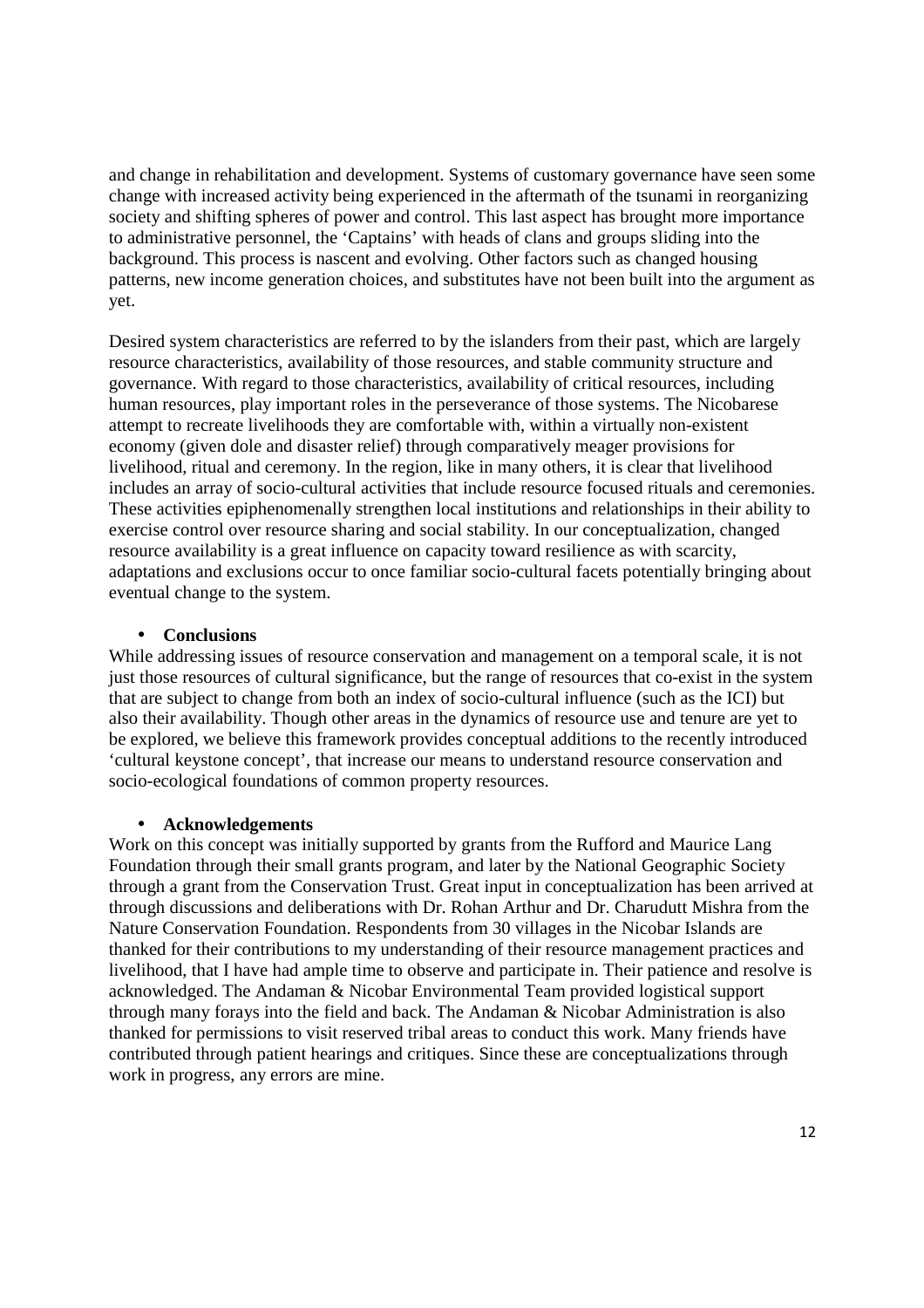#### • **References**

- Acheson, J., M. (2006). "Institutional failure in Resource Management." Annual Review of Anthropology(35): 117-34.
- Agrawal, A. (2001). "Common Property Institutions and Sustainable Governance of Resources." World Development 29(10): 1649-1672.
- Anderies, J. M., M. A. Janssen, et al. (2004). "A framework to analyze the robustness of socialecological systems from an institutional perspective " Ecology and Society 9(1): 17.
- Berkes, F., J. Colding, et al. (2000). "Rediscovery of Traditional Ecological Knowledge as Adaptive Management." Ecological Applications 10(5): 1251-1262.
- Brosius, J. (1997). "Endangered Forest, Endangered People: Environmentalist Representations of Indigenous Knowledge." Human Ecology 25(1): 47-69.
- Comfort, L., B. Wisner, et al. (1999). "Reframing disaster policy: the global evolution of vulnerable communities." Global Environmental Change B: Environmental Hazards 1(1): 39-44.
- Cristancho, S. and J. Vining (2004). "Culturally defined keystone species." Human Ecology Review 11(2): 153-164.
- Davic, R. D. (2000). "Ecological dominants vs. keystone species: a call for reason." Conservation Ecology 4(1): r2.
- Drew, J. A. (2005). "Use of Traditional Ecological Knowledge in Marine Conservation." Conservation biology 19(4): 1286-1293.
- Fragaszy, D. (2003). "Making space for traditions." Evolutionary Anthropology: Issues, News, and Reviews 12(2): 61-70.
- Garibaldi, A. (2009). "Moving from model to application: cultural keystone species and reclamation in Fort Mckay, Alberta." Journal of Ethnobiology 29(2): 323-338.
- Garibaldi, A. and N. Turner (2004). "Cultural keystone species: implications for ecological conservation and restoration." Ecology and Society 9(3): 1.
- Handwerker, W. P. (1989). "The Origins and Evolution of Culture." American Anthropologist 91(2): 313-326.
- Hardin, G. (1968). "The Tragedy of the Commons." Science 162(3859): 1243-1248.
- Harris, G. G. (1989). "Concepts of Individual, Self, and Person in Description and Analysis." American Anthropologist 91(3): 599-612.
- Ingold, T. (2005). "Towards a Politics of Dwelling." Conservation & Society 3(2): 501-508.
- Johannes, R. E. (2002b). "Did Indigenous conservation ethics exist?" SPC Traditional Marine Resource Management and Knowledge Information Bulletin(14): 5.
- Justin, Anstice 1990. The Nicobarese. The Anthropological Survey of India, Andaman and Nicobar Islands Tribe Series, Seagull Books, Calcutta.
- Kotliar, N. B. (2000). "Application of the new keystone-species concept to prairie dogs: how well does it work?" Conservation biology 14(6): 1715-1721.
- Mills, L. S. and D. F. Doak (1993). "The keystone-species concept in ecology and conservation." BioScience 43(4): 219-224.
- Nabhan, G. P., H. Suzan, et al. (1994). "Ironwood: an ecological and cultural keystone of the Sonoran Desert." Washington DC: Conservation International 92p. ISBN 1881173070.
- Nuñez, M. A. and D. Simberloff (2005). "Invasive species and the cultural keystone species concept." Ecology and Society 10(1): r4.